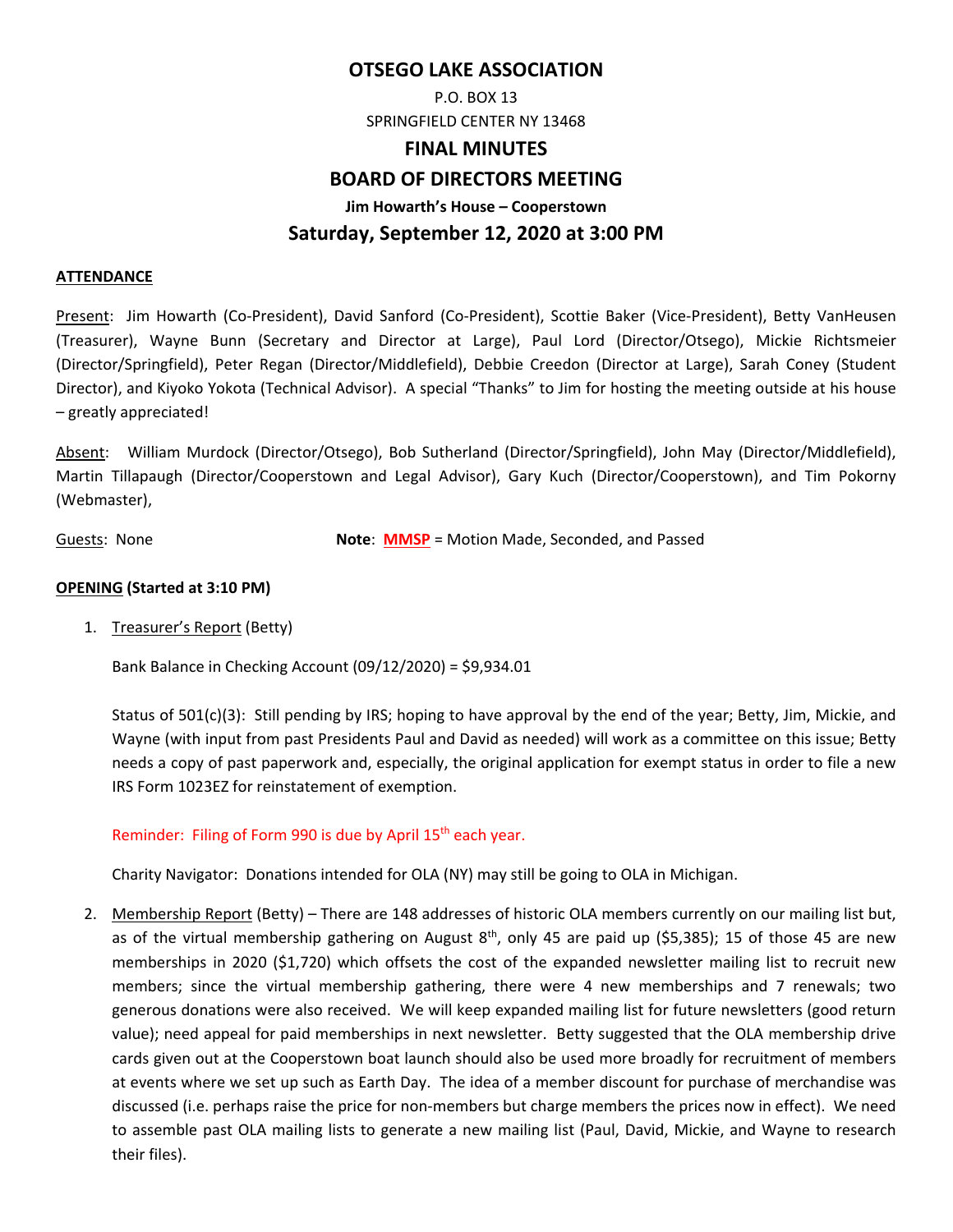#### **NORMAL ITEMS**

- 3. No Wake Zone Buoys, Signs, and Volunteer Dive Team (Paul) Installation of NWZ buoys was delayed this year due to Covid‐19 restrictions imposed by SUNY Oneonta; removal of NWZ buoys in the fall (planned for weekend of Oct. 16 – 18) will use a team approach with three shifts (again due to Covid-19 restrictions). Removal of the CLMB is scheduled for weekend of December 5 ‐6. Volunteers are always welcome.
- 4. Boat Inspections / Boat Washing Station (Paul) It was hoped that the boat inspections would continue until at least Columbus Day weekend but the NYSDEC contract, which pays for the inspections, will be without funding as of September  $30<sup>th</sup>$ . There were no problems in hiring or retaining boat inspection stewards at the Cooperstown launch this summer because there was a lack of other summer jobs due to the Covid‐19 restrictions and shut downs of various local businesses. Springfield ended the season with only one student boat inspection steward this summer; Springfield now prefers using students.
- 5. Merchandise (Scottie) ‐ Need more gray long sleeve tee shirts and other items in preparation for Christmas sales after fall newsletter goes out. Sun visors might be a new item to consider. **MMSP** to spend up to \$500 for various merchandise items - Scottie will order. [Note: MMSP for an additional \$250 for merchandise was approved on Sept. 25th via e‐mail voting.]
- 6. Newsletter (Scottie) ‐ Susan O'Handley will again coordinate, print, and mail the fall 2020 newsletter ‐ format will be the same as spring newsletter with actual mailing planned for November 10<sup>th</sup>. Theme of newsletter will be "What's It Worth To You". All draft articles and photos should be submitted to Scottie and Susan by October 13<sup>th</sup>. Potential articles include: Co-Presidents' message (Jim & David), merchandise for sale (Scottie), annual gathering (Mickie & Gary), boat parade (Wayne), "wood and water" ‐ classic and wooden boats (Scottie), new hybrid pondweed and weed beds in lake (Paul), quagga mussels (Paul), Town of Otsego Shoreline Protection Area (Debbie), healthy lake related activities (Board members), lake clean up day (Debbie), CLMB update (Kiyoko), Cooperstown's Otsego Lake book of 1890 (Martin), funny stories about the lake (Board members), what we could do if we had more money (Board members), photographs, application for membership, and fun facts (fillers) about the lake. Goal is to expand the mailing list to include other groups. The fall newsletter will be sent via e-mail and hard copy. A draft copy of the newsletter will be sent to all BOD members for review and comments.
- 7. Website (Tim) Website is up to date; most inquiries are in regard to annual gathering, boat parade, and newsletter; good feedback on UTube video of August virtual meeting.
- 8. Facebook (Debbie) ‐ Facebook is up to date; need to post request for more paid members.
- 9. Coordination with Other Organizations This is an on-going process with OCCA, Otsego 2000, and Otsego Land Trust as needed.
- 10. Boat Parade (Wayne) OLA's Annual "We Love Our Lake" Decorated Boat Parade was held on Saturday, July 4<sup>th</sup> at 3:00 PM starting at Three Mile Point and ending at Lakefront Park; we had about 45 to 50 boats in the parade and many more just observing from the lake; due to the Covid-19 restrictions, no candy or prizes were given out; the weather was nearly perfect plus no other major events or activities were taking place that day.
- 11. Annual Membership Gathering (Gary & Mickie) The annual membership gathering (formerly called annual membership meeting) was a virtual meeting this year held on Saturday, August 8<sup>th</sup> via Zoom. Items included the Co-Presidents report, a Treasurer's report, a membership report, the Lake Citizen Award posthumously to Dr. Ted Peters, scientific updates by SUNY Oneonta students and staff, and roll over of officers; see separate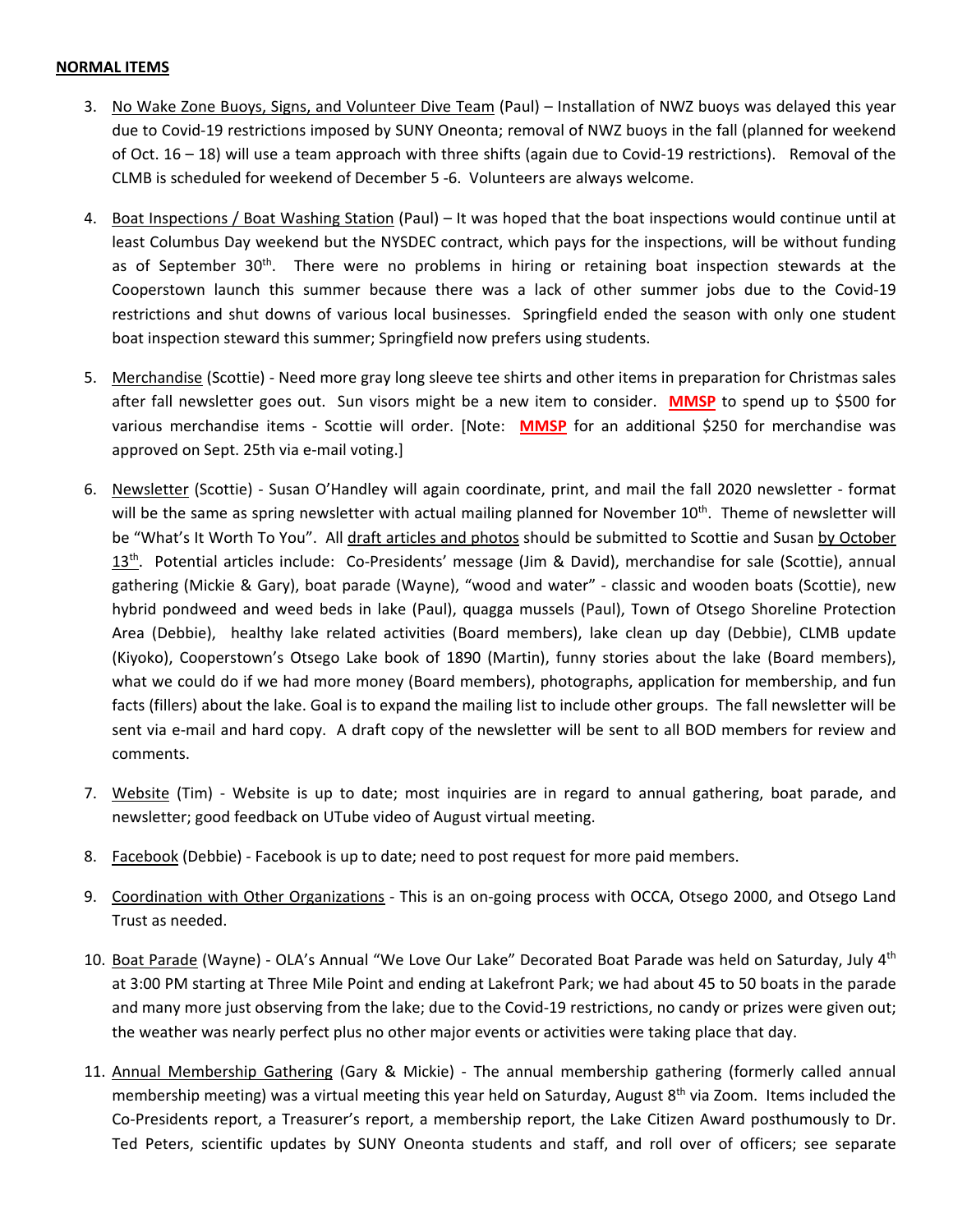minutes of this gathering for more details. Mickie will re‐connect with the Otsego Sailing Club for use of their pavilion for our annual gathering in 2021.

- 12. NYSFOLA The 2020 annual conference, scheduled for May 1st and 2<sup>nd</sup> in Lake George, was canceled due to the Covid‐19 virus; no word yet on whether the newsletter contest was canceled.
- 13. Lake Clean Up Day (Debbie) Debbie would like to re-establish the Lake Clean Up Day to collect debris, old dock parts, metal, etc. from camps around the lake; any potential date has been postponed until summer of 2021 due to the Covid‐19 virus.

## **OLD BUSINESS**

14. E-Mail Motions by OLA Board - The Board still needs to draft a change to the OLA by-laws to allow passing motions via e‐mails. Paul and Mickie have presented preliminary thoughts and will coordinate the change at a future Board meeting.

## **NEW BUSINESS**

- 15. Cooper's Hybrid Pondweed (Paul) ‐ The new weed was first noticed in 2017 just south of Aalsmeer Motel & Cottages, but is now abundant in the lake, has been tentatively named Cooper's Hybrid Pondweed; it appears to be a hybrid weed between Clasping Leaved Pondweed and Curly Leaved Pondweed growing in water depths from 4 feet to 9 feet; regenerative growth starts immediately after ice-out and continues until October; spreads by rhizomes (horizontal underground stems with lateral shoots); plants are now dying off at the bottom; a DNA sample has been collected this summer and sent to a laboratory in Europe for analysis; Mary Keefe, a just graduated SUNY Oneonta student, has been working on this project under a special contract to identify growth patterns in specific areas the lake.
- 16. Frogbit (Paul) This new aquatic invasive species has been discovered in Clarke Pond at the north end of the lake; OCCA has coordinated physical removal of this plant using volunteers; the best method is to use a potato hook (\$30) and a shell fish basket (\$20); **MMSP** for \$100 to purchase two sets of these tools.
- 17. Quagga Mussels (Paul) ‐ Paul and Sarah discovered one quagga mussel near Sunken Island in August during a random sampling of the lake bottom; the quagga mussels don't need a rocky bottom, like the zebra mussels, and can live in much deeper waters; they will blanket the lake bottom and filter the water taking food normally needed by various species of fish; future algae blooms may appear as a result; the lake clarity was about 4 to 6 feet prior to the zebra mussels but is now about 20 feet with one day in August at 30 feet; fish may die off; probably brought in on a boat or in a bait bucket; they are in the Finger Lakes; there is no good solution right now.
- 18. Special E‐Mailed Newsletter (Debbie) ‐ Ginny Hastings, an OLA member on the lake, has offered to prepare a brief newsletter to be sent via e‐mail on perhaps a monthly or semi‐monthly basis to keep OLA in front of its members and offer updated information; this is not to replace our normal twice a year full blown newsletter; Debbie will have Ginny prepare a proposal and then submit it to the Board members for review and comment.
- 19. John May is Leaving John May, an OLA Board member from Middlefield, will be moving to Vermont by year end and, therefore, will be resigning from the OLA Board; a replacement from the Town of Middlefield will be needed.